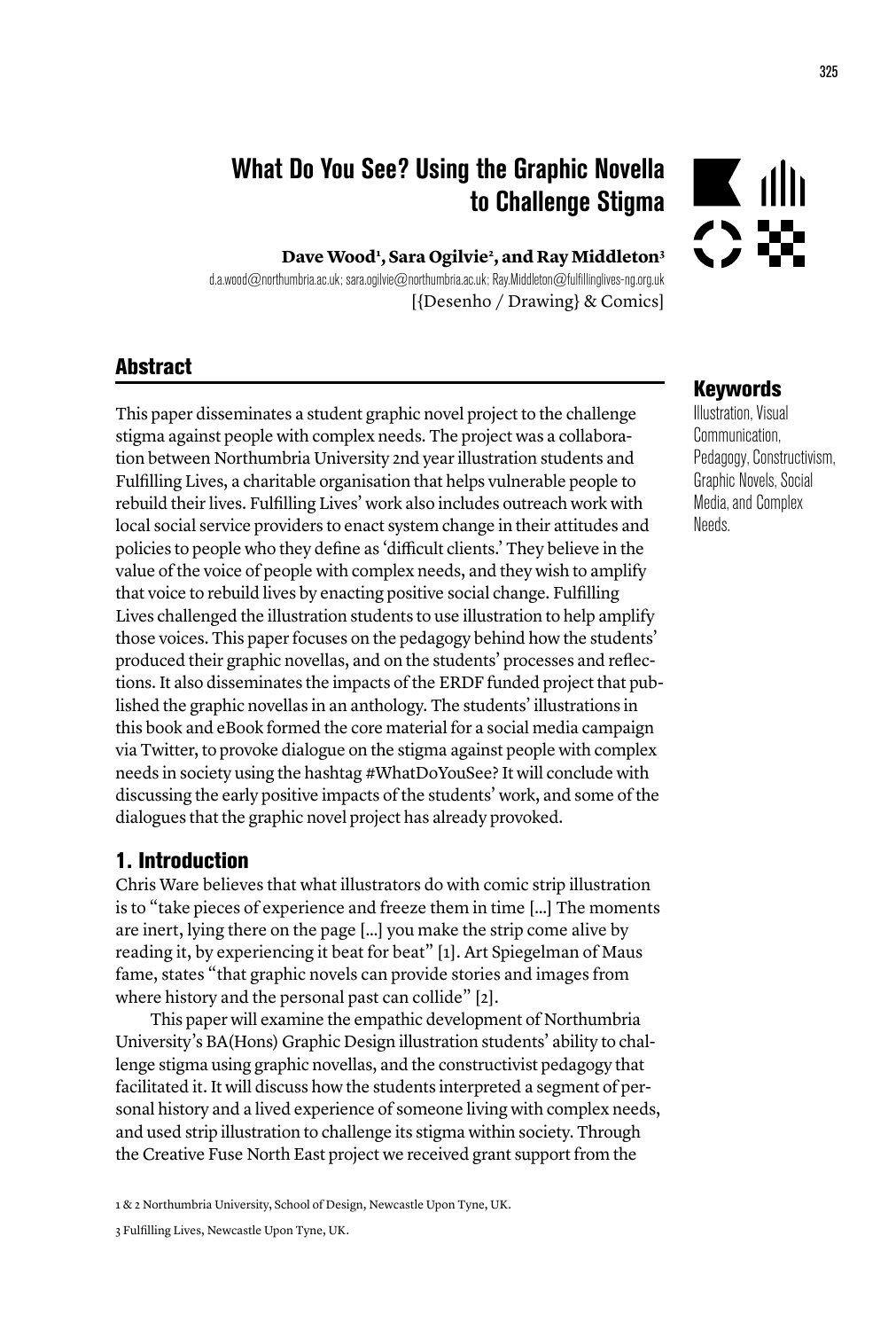European Regional Development Fund (ERDF) towards a Social Media project, where the students' graphic novellas were published in an anthology for Newcastle-based organisation Fulfilling Lives' outreach work.

#### 2. The Stigma of Complex Needs

The project client was Fulfilling Lives, a national programme funded by The Big Lottery Fund, to improve support services in Newcastle and Gateshead for people with multiple and complex needs. At Fulfilling Lives' heart is the belief that the lived experience of people who have complex needs, has to be voiced and become part of a holistic solution to coordinate social services to help these people to improve their lives.

'Complex needs' is defined as people exhibiting at least two of the following conditions: homelessness, current/historical offending, problematic substance or alcohol misuse, and mental ill-health. The failure within the existing social services to effectively support people with complex needs because they are seen as 'difficult clients,' arises from these people being stigmatised and excluded from social support and society. The Fulfilling Lives programme supports these people to re-engage, and existing social services to ensure they are offering appropriate and tailored support for their complex needs.

Fulfilling Lives is formed by a core partnership of Changing Lives, Oasis Aquila Housing and Mental Health Concern. They are working together in an eight-year programme to achieve its goals, and to help Newcastle and Gateshead and its social services to see people with complex needs for the potential they have, rather than for their complex problems. In readdressing this stigma, the programme will over time contribute to reducing the significant social and economic costs associated with complex needs, and improve the lived experience of these people.

People with ill-defined complex needs, often referred to as 'hard to reach,' find it more difficult to engage with social services. They find that specific services may not fully understand the breadth of their issues, and therefore their holistic needs are not met. Additionally, they may become frustrated by a lack of services or the un-coordination of available services. This frustration in a lack of understanding and support for people living chaotic lives can lead to a downward spiral of mental ill health, substance misuse, crime, offending, homelessness and exclusion. This is destructive on the person and society itself then is negatively affected.

Fulfilling Lives is a proactive organisation to enact change in the person and the social support system that needs to support them, and to bring about such a 'System Change' they reached out to Northumbria University's School of Design to aid their work. They believe it is very important to value and amplify the voice of people with complex needs as they are 'Experts by Experience.' Fulfilling Lives want to challenge what is often seen as a negative "story" of social problems in life.

So, by collaborating with illustration students from BA(Hons) Graphic Design, they provided them with two interviews of two people with complex needs about their journey through life. The students then interpreted their lived experiences into five short graphic novel stories. In turn, these il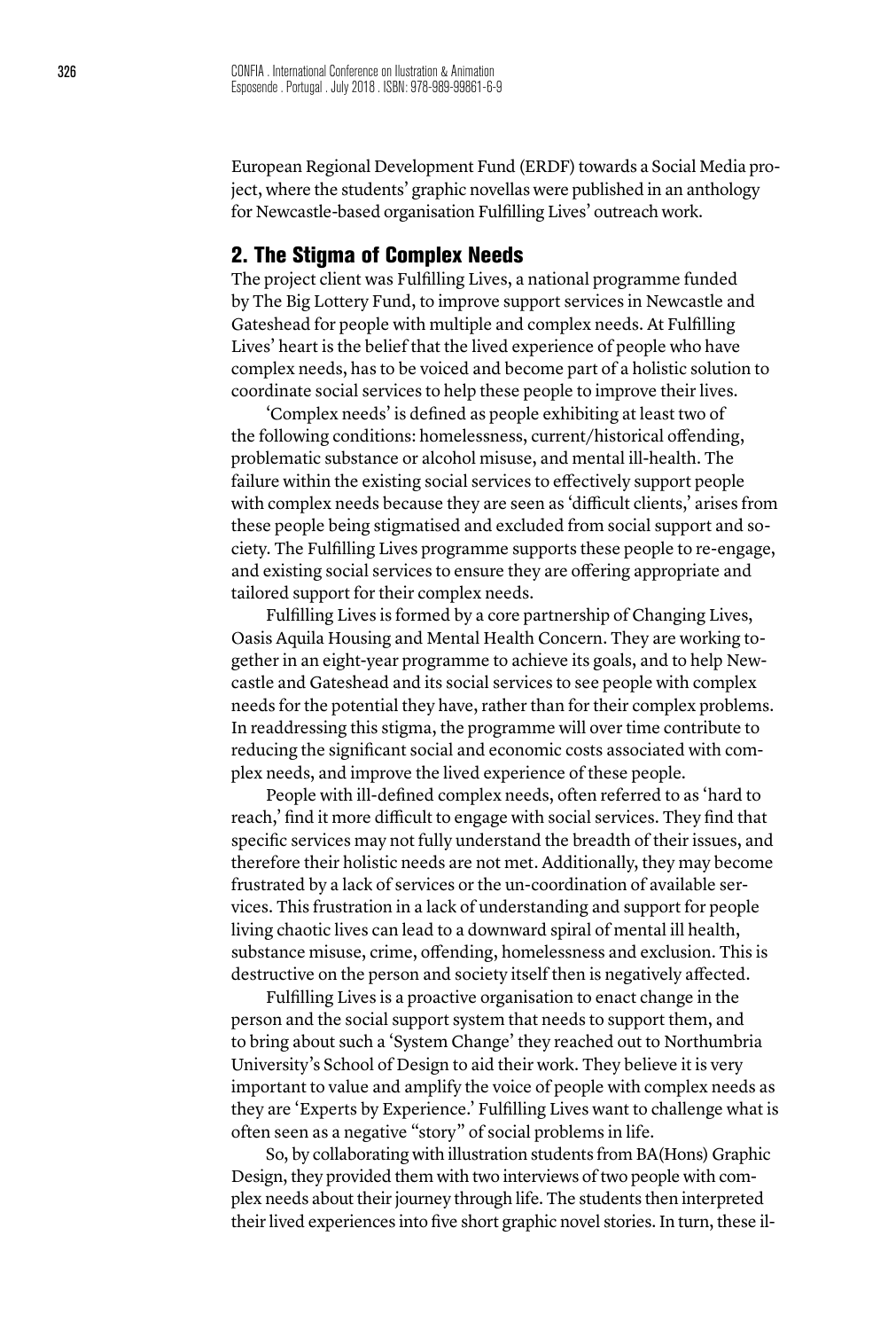lustrated graphic novellas were published in a printed and eBook anthology to be used in future Fulfilling Lives outreach work, and formed the content for a social media campaign to challenge stigma by provoking dialogue on social media, through Twitter #WhatDoYouSee? memes.

## 3. Literature Review

The modern graphic novel medium offers what Jacques Ranciere [3] would see as a democratisation of the characterisation and staging of nonelite themes in narratives. Baetens and Frey believes that there is a "growing thematic diversity" [4] in the medium, with more diversity emerging (than mainstream super hero titles would suggest) where women and minority voices can express themselves through their stories [5]. The drawn line within a strip, they argue, displays "a story world in which the act of drawing cannot be separated from the drawn result" [6]. Raeburn suggest that "emotional meaning" [7] can be arrived at through an intersection between the structures of what's drawn and what's written. The drawn line can inherently suggest "authenticity and intimacy" [8].

Joe Sacco, renowned for employing the comic strip as award-winning journalism describes what is drawn on a page as always "interpretive even when they are slavish renditions of photographs" [9]. Wolk calls this "cartooning as interpretation" [10], and Pedri discusses how the style of drawing "presents readers with a particularly personal vision of what is remembered as having been experienced" [11].

The graphic novel medium of sequential panels melding illustration and words, as a medium that "highlights its own artifice" distancing itself visually from any "*reality* it attempts to capture" [12] in its storytelling. The use of panels and the gutters between them on a comic strip page divides the plot into visual narrative points, which also can divide the *durations* of time or the *dimensions* of space [13] to explore a lived experience narrative in non-linear ways. A sequentially drawn story emerges from each page from its intersection between novel storytelling elements and graphic representations of characters, locations and actions that define its difference to "other media" [14].

The graphic novel medium affords author/illustrators to use the medium for autobiographical narratives. Sattler argues that because it can on each page make "memories visible [allowing those] memories to be encountered - not objectively, but as a matter of feeling," inducing a "virtual observer memory" that facilitates in the reader a phenomenological feeling of seeing "interior recollections" visually being brought to life [15]. Baetens and Frey suggests that within drawing a strip narrative, the drawing of characters is symbiotic with the drawing of their environmental contexts that shape them [16]. The emotional dimension within a strip narrative (whether autobiographical or not) created by the directness of drawn panels in combination with any written textual elements, demonstrate the maturing of the graphic novel to tell more personal narratives. The medium's strengths can break down for a reader "seemingly unfathomable and complex [issues] into a more manageable and human form" affording itself to tell smaller and more localised narratives [17].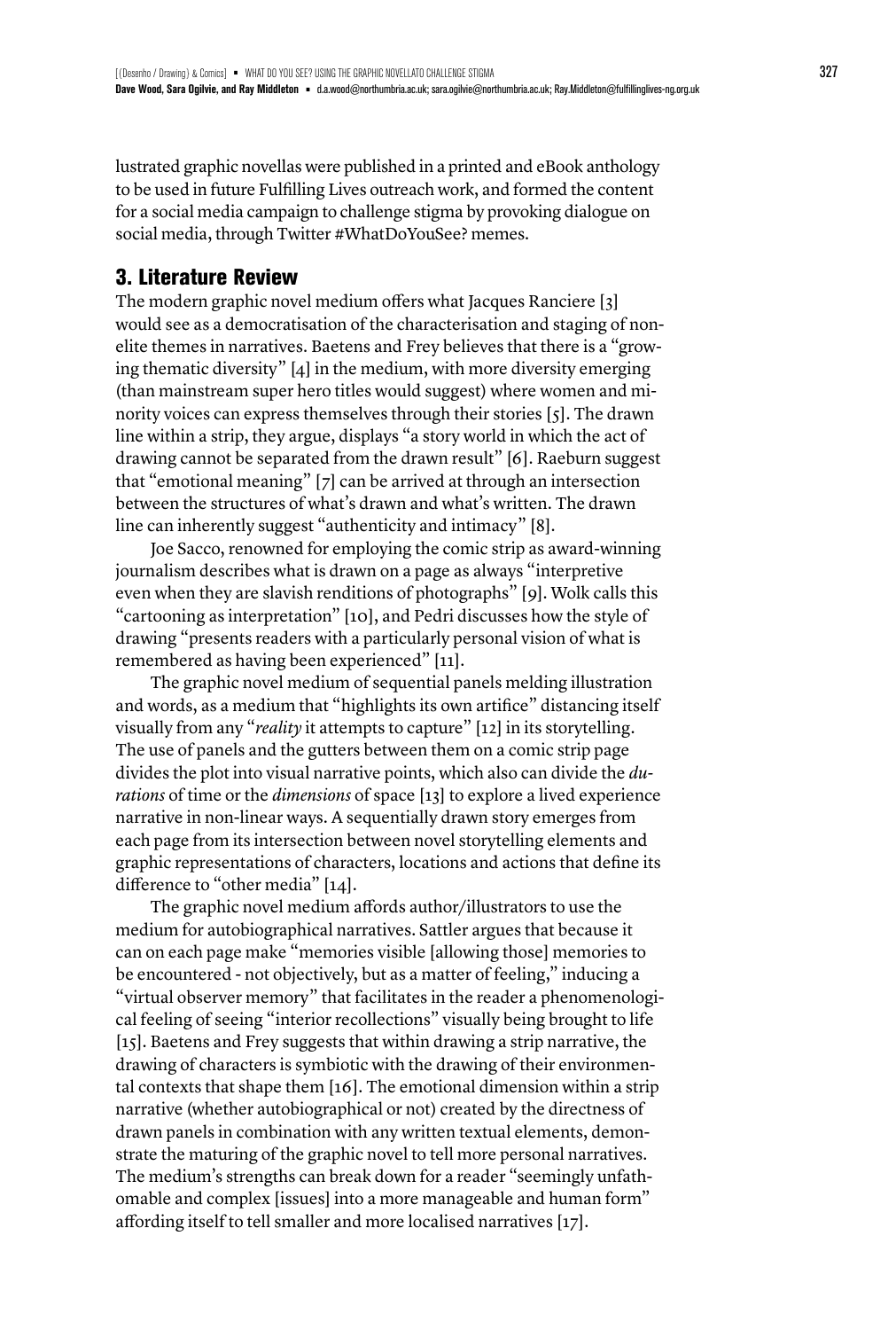A graphic novel's panels and gutters provide "a jagged, staccato rhythm of unconnected moments" which the reader connects to "mentally construct a continuous, unified reality" [18]. As Joe Sacco says, an illustrator "assembles elements deliberately and places them with intent on a page" [19], and in doing makes the reader connect a constant stream of choices regarding imagery, pacing, dialogue, composition" [20] to read the story. This can be referred to as the 'misé en page,' guiding the reader's attention to fluctuate "between a vague and general impression of the entire page" and each illustrated panel, to read the narrative [21]. Together the panels provide the reader with "a sense of time's passage" [22] within the storytelling.

The narrative norm in mainstream comics is to use speech bubbles, diagetic sound effects, and panel boxes to convey and advance the written story and the action in coordination with the illustrations. But if this text is absent (or at the barest minimum) it can still facilitate the reader to fill in the narrative blanks, guided only by the illustration within the layout of the frames on each page that can be "more atmospheric, more enigmatic" [23].

A 'silent strip' can provide a "space of sensitivity and also directness that can appear clichéd in the novel and especially in film" [24]. But more importantly, a strip narrative explicitly confronts the reader visually with each character's body and face, displaying "not just his or her thoughts, but his or her bodily appearance" [25]. Graphic novels offer a powerful medium in which to visually communicate stories of individual lived experiences, to phenomenologically engage readers in encountering voices who seldom can express themselves through other media. In the next section, we will detail how our illustration students used graphic novellas to tell hidden stories.

#### 4. The Narrative and Social Commentary Module

The graphic novellas were created and illustrated in early 2017, as part of a second semester module called Narrative and Social Commentary. The 2nd year illustration students were tasked with visually communicating two Fulfilling Lives' client's testimonies using three different narrative structures.

Firstly, the students storyboarded one testimony as a straight narrative, following the interviewee's meandering story between their recovering present, their desired future, and their troubled complex past. Secondly, from this master storyboarded experience, each student selected one prominent experiential moment to animate to reinterpret in a new storyboard to make a 10 second animation.

The final stage was for the students to re-interpret the Fulfilling Live's clients' story in a completely new direction. The students explored sequential illustration as a narrative form, using a 12-page graphic novel format, while maintaining the "emotional meaning" [26] of the essence of the interviewee's lived experience. In most cases it was the first-time students had worked in the graphic novel genre.

Taking inspiration from Mark Madden's 99 Ways to Tell a Story [27], students were introduced to the language of sequential imagery. Each student then wrote and illustrated a new narrative employing their indi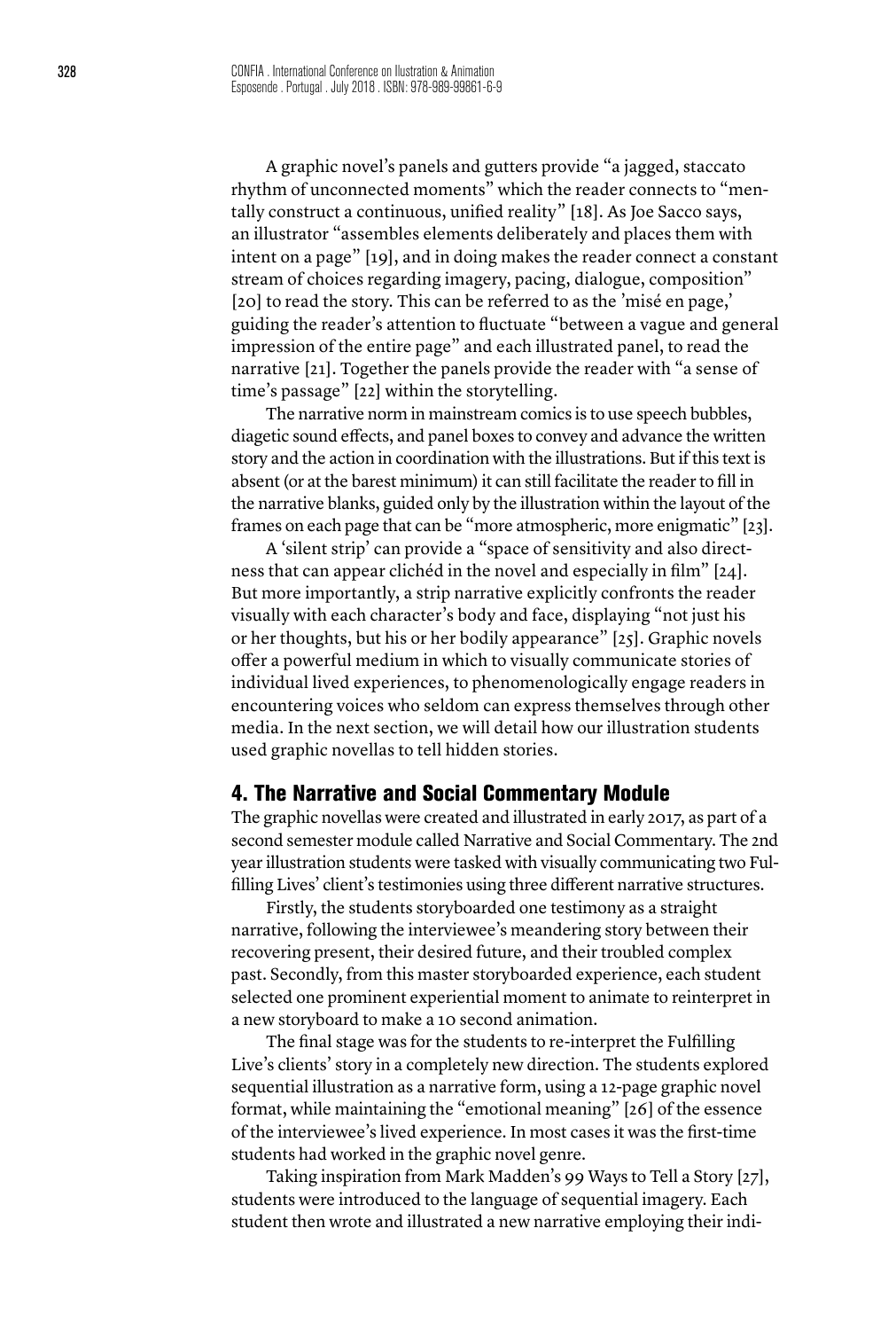vidual drawing styles to explore how they could suggest "authenticity and intimacy" [28] through illustration.

The students analysed a variety of key graphic novel exemplars, both past and present such as Windsor McKay, Shaun Tan, Chris Ware, Jon Mc-Naught, and Richard McGuire. By decoding these illustrators' approaches and techniques, the students began to understand the importance of the grid (and breaking it), composition, pace and flow of panels [29] while also considering their own assigned narratives to develop.

To help the students to begin, they were encouraged to return to the source audio interviews to find visual 'hooks' that could spring an idea. They had learned this illustration technique in the previous semester while working on an editorial illustration project. These 'hooks' emerged from repeated listening to the interview and re-reading the transcript.

The 'hooks' to help them in developing a new visual narrative came from keywords, phrases and also metaphors that the interviewees used themselves in describing their experiences. Students then drafted and redrafted rough illustrated sequences of panels, and from this process they discovered the challenges of successful Visual Narrative Grammar employing Arcs and Peaks within their storytelling [30].

In regular group crit discussions, as their work was based on a real lived experience that had an 'owner,' they realised they had a responsibility as illustrators to translate difficult facts and truths while respecting the lived experience of the interviewees. Some of the students during the crits engaged in debates on the degree and implications of their level of responsibility in the graphic novella they create. The students all acknowledged a sense of underlying pressure to do this project properly, knowing that their graphic novellas would eventually be viewed by the original storytellers. This made the students keen to do their best with their interpretations of the source material.

Most students elected to used minimal or no text/speech within the panels. This made them increasingly aware of how hard the visual content needed



**Fig. 1.** (left) Flatwater High panels (© Georgie Mosley, 2017).

**Fig. 2.** (right) The Clean Up panels (© Sarah Chambers, 2017).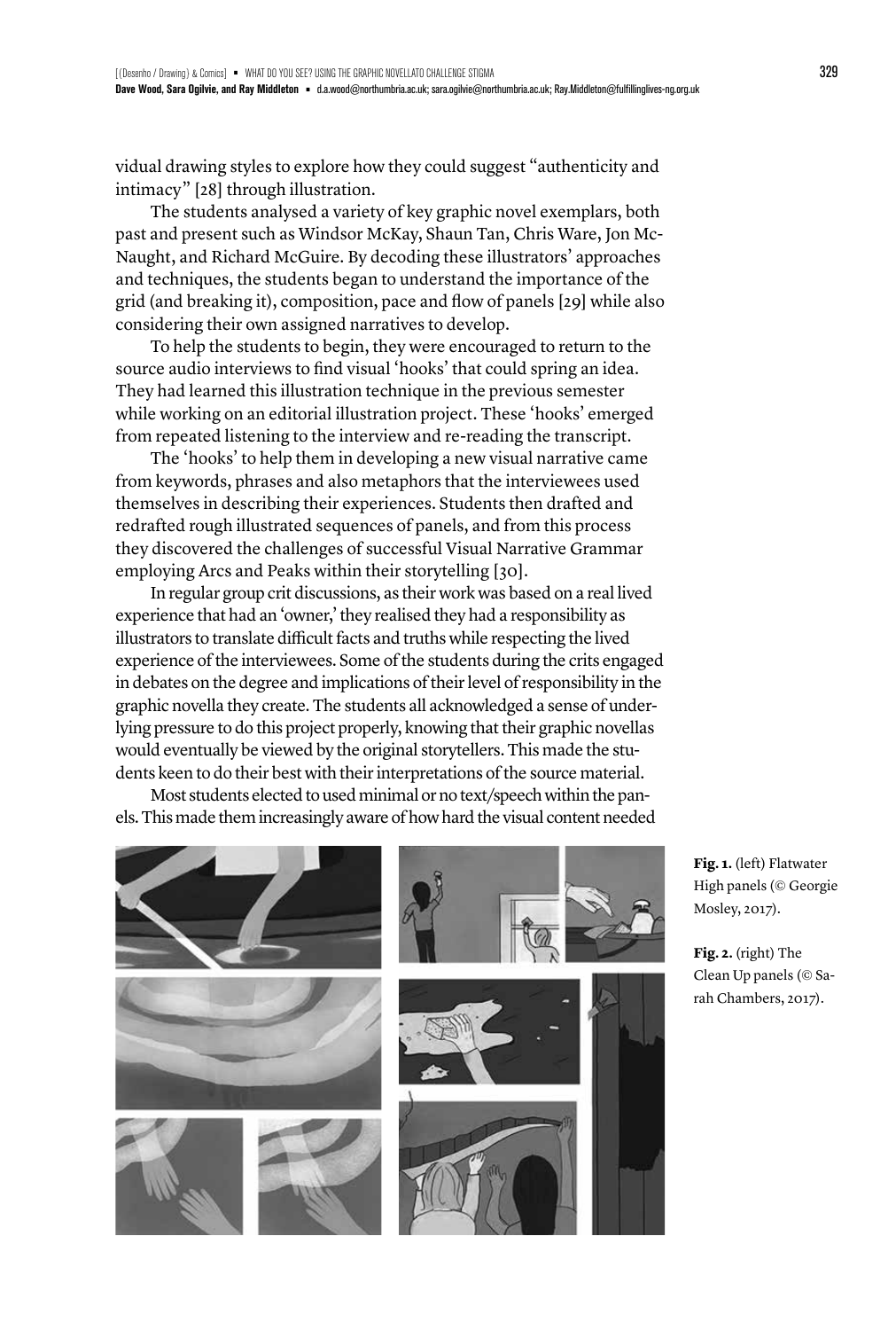to work to engage and direct the viewer through each page turn, making sure the correct message was delivered. In one novella, a lived experience of a confidence building canoe trip inspired a predominantly textless atmospheric and enigmatic [31] visual metaphor for a moment of catharsis (see Fig. 1).

In another novella, an interviewee's wish for a home was reinterpreted using a metaphor of home decoration narrative, where the 'mise en page' [32] represented both the support that Fulfilling Lives provides and how people with complex needs can learn to improve their life skills (see Fig. 2).

One illustration student took a meta-narrative approach to reinterpreting the narrative. In his novella, the interviewee only appears as a side-

**Fig. 3.** Josh Cooper 27/03/2003 panels (© Angus Martin, 2017).



character in another character's story, in which fictional teenager Josh Cooper shoplifts for the first time, potentially taking his first steps to a darker future. During the shopkeeper's pursuit of the young boy passes down an alleyway, they pass the interviewee's character shooting up without a thought. This pivotal panel "visually confronts the reader with the [anonymised] character's bodily appearance" [33] and "places

them with intent on a page" [34] to narratively suggest one possible future path for the Josh Cooper character (see Fig. 3).

#### 5. Illustrating People's Life-worlds

In order to facilitate the students understanding of what complex needs are, and what are the implications of living with complex needs within society, the pedagogical approach we took with the students was a constructivist one [35]. By employing a constructivist teaching approach, we opened the students up to phenomenologically examine a lived experience full of complexity and pain for themselves, to construct sequential illustrated narratives that interpret another human's lived experience [36].

Through drawing their new narratives, each student presented to the reader their interpretation "of what is remembered as having been experienced" [37]. From their understanding of alien situations and motivations that where not their own. The graphic novellas encouraged the students to form an authentic social commentary voice that emerged from them challenging their own social and creative comfort zones.

The students developed their own commentary over twelve weeks through drawing and discussion [38] in weekly group tutorials. We challenged the students' imaginations, in responding to real testimony from two of Fulfilling Lives' clients who live with complex needs (anonymised to ethically comply with university procedure), to understand the lifeworlds that the two interviewees existed in [39].

To do this effectively the students researched into drug use, drug dependency and rehabilitation, into mental health services and other new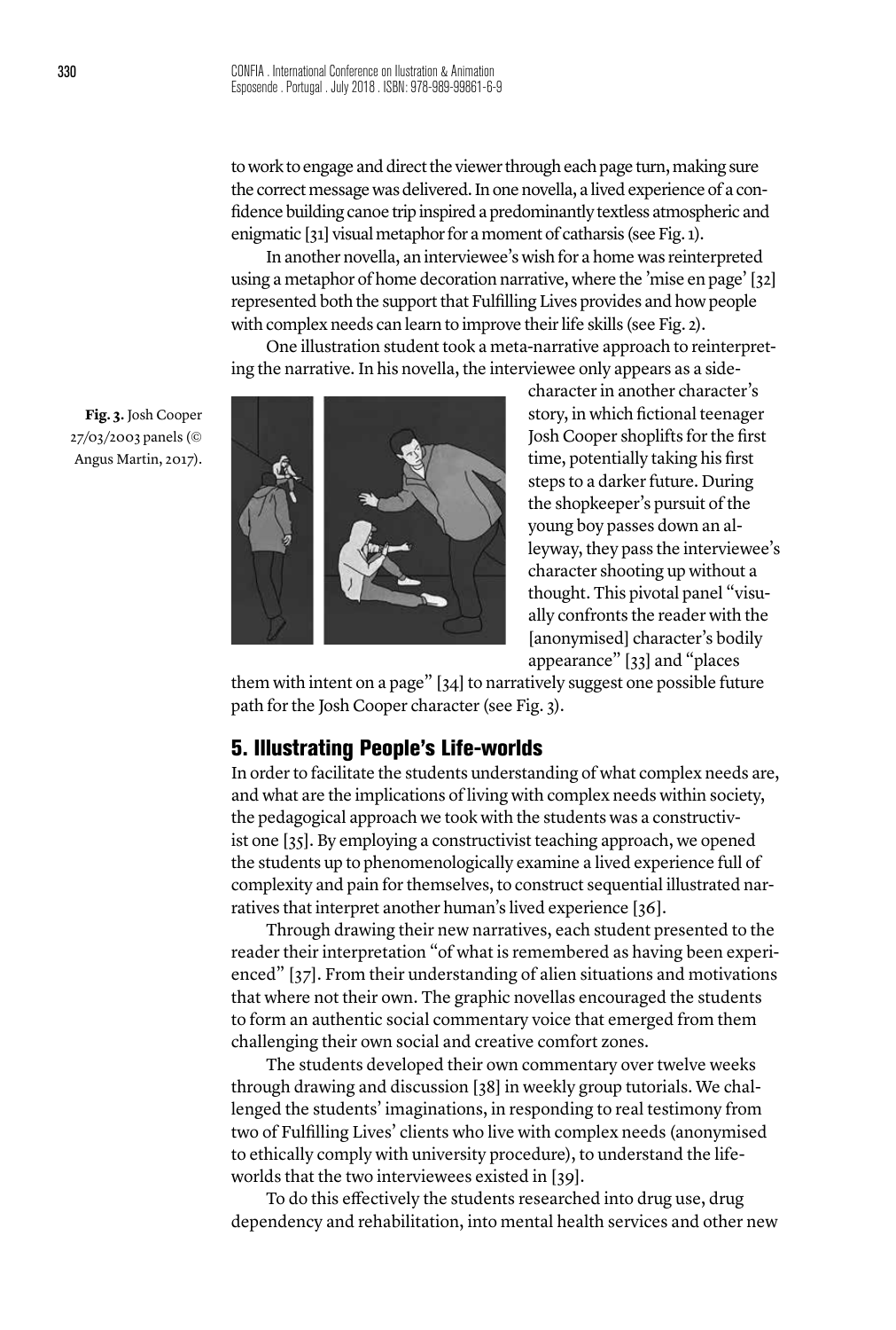life experiences that were personally out of their own personal experiences. In storyboard panels pinned to our crit room walls it became very apparent in their first attempts at visually interpreting and storyboarding the interviewees' stories, that the students didn't have any idea about what a homeless hostel room or dormitory looked like. Their early sketches looked remarkably like their own halls of residence bedrooms.

This led to deeper critical discussions and provided a catalyst for the students to research beyond the provided written and audio testimony, to understand and empathise with people who experience a different lifeworld to themselves. This emergent understanding of complex needs was channelled into their graphic novellas, resulted in short stories that had a greater empathic depth and emotional maturity than their first narrative storyboards. In most of the graphic novellas, the students fashioned sophisticated visual metaphors in order to challenge society's prejudices and stigma of people with complex needs.

#### 6. Disseminating Anti-Stigma Narratives

After the 2<sup>nd</sup> year illustration students created their graphic novellas in the Narrative and Social Commentary module, through Creative Fuse North East we received grant support from the ERDF to enable us to fund two illustration-based collaborative Social Media projects, the first of which<sup>4</sup> (Jan-May 2018) was for Fulfilling Lives as discussed in this paper.

The Fulfilling Lives representative selected five novellas that would be most relevant to his organisation's outreach work, to form the core of a printed graphic novel anthology and eBook (a new illustrated cover and introduction strip were later commissioned). This graphic novel anthology, published in May 2018, would then be used in future training workshops with the regional social service organisations. As part of a Twitter summer campaign called #WhatDoYouSee? selected illustrated panels from the anthology's strips formed the content for tweeted visual memes.

The intention of this social media campaign was to use illustration to provoke a dialogue through the hashtag around the subject of complex needs. The tweeted visual memes would provoke responses and drive visitors to the Fulfilling Lives website. There the visitors could read the full eBook version of the strip, and then seek further understanding of complex needs from the links on the webpage. Fulfilling Lives would also use the hashtag #WhatDoYouSee? as the title of the graphic novel anthology, so when they would use the printed book in their outreach workshops it would also generate post-workshop discussion on social media.

As well as this ultimate dissemination, the students learnt early on to disseminate their emerging anti-stigma narratives. Within the module the representative from Fulfilling Lives visited the students three times. The first time was in January 2017 to brief the students, then he attended twice more for student presentations, halfway through the semester for guidance and critical feedback, and at the twelfth week for final presentations.

<sup>4</sup> The second Fuse-funded project worked with Rape Crisis Tyneside and Northumberland on a separate illustrated book and social media campaign (May-Sep 2018).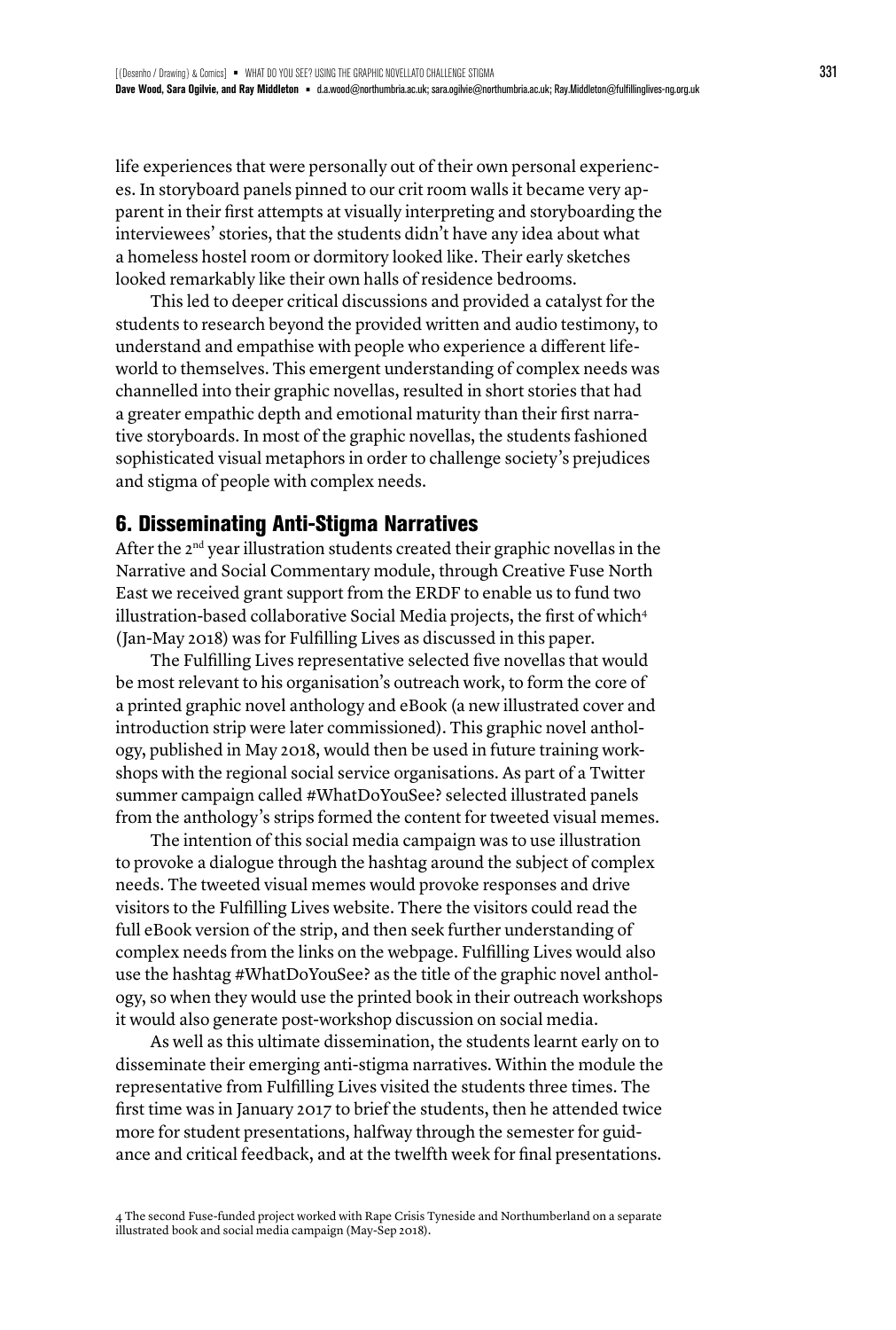During these client presentations, the students presented had the chance to gain feedback on their work-in progress and benefit from an expert's point of view on their interpretations of complex needs.

In the autumn of 2017, after the module work was completed and as we prepared for the formal tendering to begin to employ a design company, early dissemination of this first Fuse project's work was made at the UK's Graphic Design Educators' Network (GDEN) Sheffield conference. An interesting discussion followed the short Pecha Kucha presentation, with one GDEN member questioning political motivational bias within the illustrators' social commentaries. They questioned the students' 'voice' in the graphic novellas, and whether it was authentically the students' own views on complex needs that were being expressed in the strips. He was concerned whether the social commentary was unduly influenced by any teaching staff-biased political -*isms*.

As the illustration teaching staff used a constructivist pedagogical approach [40], the students developed personal ownership of their social commentary positions. As their own understanding of people with complex needs developed and emerged from engaging in illustrating strip narratives, they developed their own authentic voice. In this way, their graphic novellas spoke up on behalf of some of society's most vulnerable people.

As staff, we would also argue that in this project any -*ism* that a student let influence their work was a position of *humanism*. They came to see the *human* behind the stigma within our society, a fellow *human* struggling with complex needs who needed help. To be able to challenge the stigma in society through illustration as "virtual observer memory" [41], the students first challenged their own prejudices to create some very moving stories for others to read.

#### 7. Conclusion

So, in conclusion what has this Fulfilling Lives project achieved in regard to challenging stigma against people with complex needs? How has the pedagogical approach taken in the module facilitated student learning? As outlined above, a constructivist pedagogical approach facilitated the students' personal understanding of the consequences and empathy, for people with complex needs struggling within our society, emerged from their own dialogue and research into the subject. The publication of the #WhatDoYou-See? graphic novel anthology coincides with the writing of this paper, and its social media campaign will then be launched during the summer of 2018.

As further dissemination of its impacts will need to be revisited in 2019, this paper has demonstrated how constructivist pedagogy and the graphic novel format, can facilitate students to challenge their own prejudices first to then tell stories from society's fringes. The Fulfilling Lives representative arranged to show the two interviewees, who kindly consented for their testimonies of living with complex needs to be used by the illustration students, the five selected strips for the anthology. The two interviewees were excited to see that they were being listened to, and that their testimonies where worth attention of someone visually retelling their lived experiences.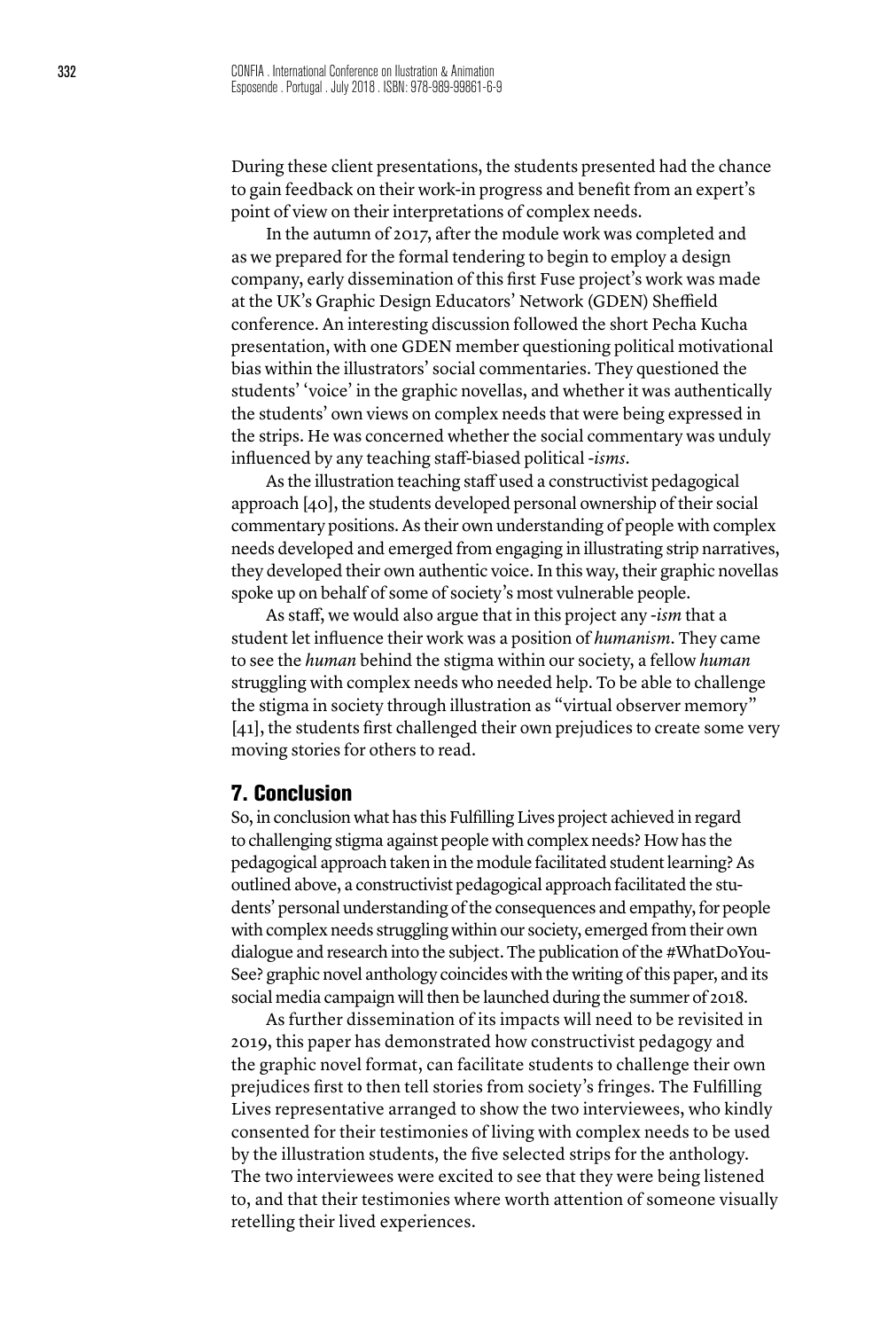"Vanessa," one of the two interviewees made a statement at the end of the graphic novel anthology: "I think our society should take more responsibility for both the harm it causes and the help it offers." The illustration students, in producing their graphic novella narratives in their own authentic voices, have risen in a creative way to that collective societal responsibility. In doing, they are using the power of illustration to help Fulfilling Lives to challenge society's stigma on vulnerable fellow humans.

## **Acknowledgements**

We wish to thank the following people and organisations who have made this project successful. The European Regional Development Fund, and the Creative Fuse team (especially Dr Elena Gorman), Fulfilling Lives, Changing Lives, Oasis Aquila Housing, and Roots and Wings.

## 8. References

1. Baetens, J. and Frey, H. The Graphic Novel: An Introduction. New York: Cambridge University Press. (2015). p96.

2. Raeburn, D. Chris Ware. London: Laurence King Publishing Ltd. (2004). p25.

3. Ranciere, J. The Politics of Aesthetics. London: Bloomsbury Academic. (2013).

4. Baetens, J. and Frey, H. The Graphic Novel: An Introduction. New York: Cambridge University Press. (2015). p176.

5. Baetens, J. and Frey, H. The Graphic Novel: An Introduction. New York: Cambridge University Press. (2015). pp97-98.

6. Baetens, J. and Frey, H. The Graphic Novel: An Introduction. New York: Cambridge University Press. (2015). p165.

7. Raeburn, D. Chris Ware. London: Laurence King Publishing Ltd. (2004). p21)

8. Baetens, J. and Frey, H. The Graphic Novel: An Introduction. New York: Cambridge University Press. (2015). p98.

9. Sacco, J. Journalism. London: Jonathan Cape. (2012). p.ix).

10. Wolk, D. Reading Comics: How Graphic Novels Work. Cambridge: DaCapo. (2007). p121. 11. Pedri, N. (2015) Graphic Memoir: Neither Fact Nor Fiction. In: Stein, D., and Thon,

J-N. (Eds.) From Comic Strips to Graphic Design (2nd Edition). Boston: Walter de Gruyter GmbH, pp129-153. (2015). p145.

12. Sattler, P.R. Past Imperfect: "Building Stories" and the Art of Memory. In: Ball, D.M. And Kuhlman, M.B. (Eds.) The Comics of Chris Ware: Drawing is a Way of Thinking. Jackson: University Press of Mississippi, pp206-222. (2010). p220.

13. McCloud, S. Understanding Comics: The Invisible Art. New York: William Morrow. (1994). pp99-100.

14. Baetens, J. and Frey, H. The Graphic Novel: An Introduction. New York: Cambridge University Press. (2015). p165.

15. Sattler, P.R. Past Imperfect: "Building Stories" and the Art of Memory. In: Ball, D.M. And Kuhlman, M.B. (Eds.) The Comics of Chris Ware: Drawing is a Way of Thinking. Jackson: University Press of Mississippi, pp206-222. (2010). p213.

16. Baetens, J. and Frey, H. The Graphic Novel: An Introduction. New York: Cambridge University Press. (2015). p167.

17. Baetens, J. and Frey, H. The Graphic Novel: An Introduction. New York: Cambridge University Press. (2015). p96.